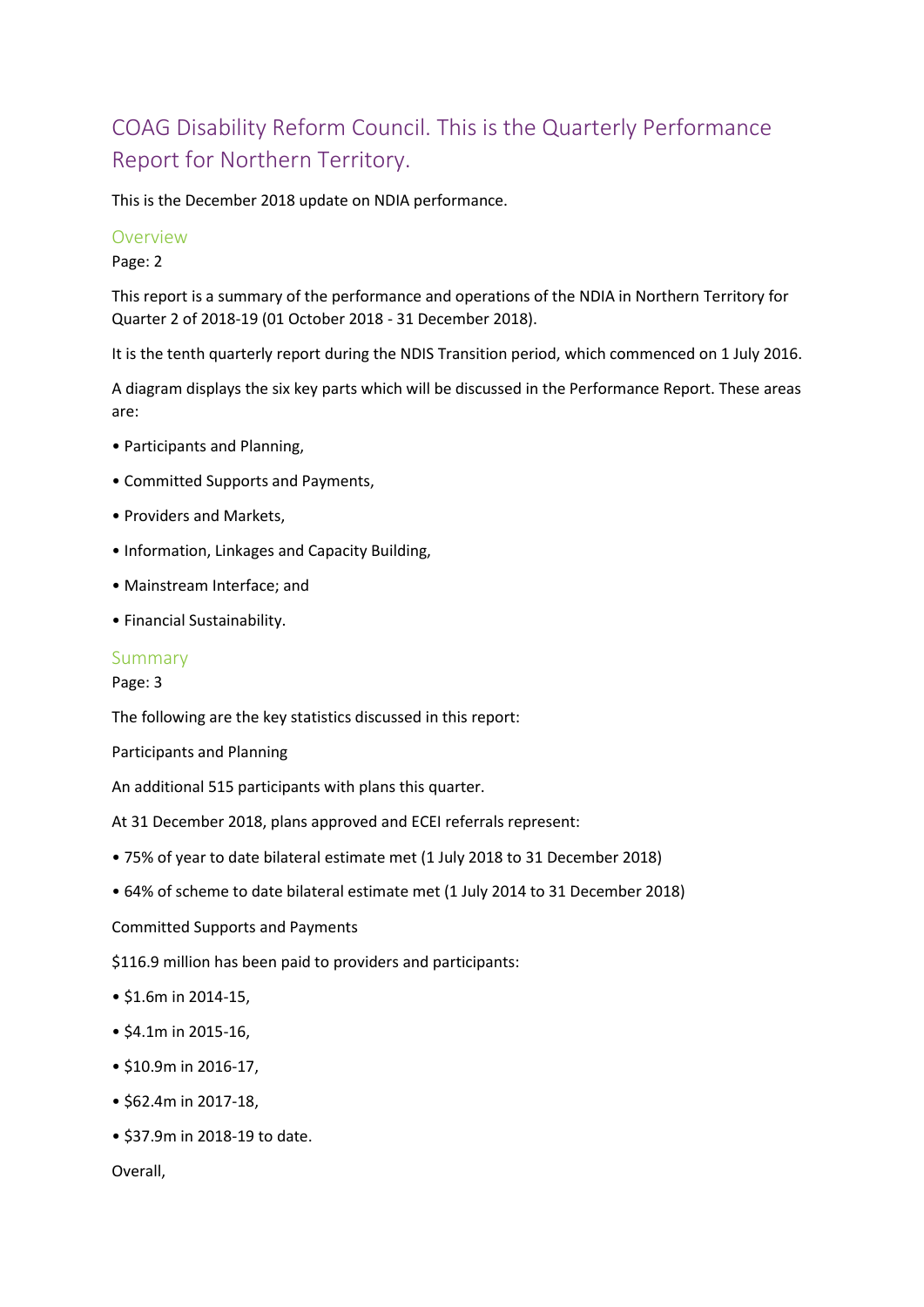- 84% of committed supports were utilised in 2014-15,
- 73% in 2015-16,
- 55% in 2016-17,
- 63% in 2017-18.

The 2018-19 experience is still emerging.

The lower proportion of utilisation in 2016-17 and 2017-18 reflects the increased amount of participants who received their first plans in these years. Participants tend to utilise less of their first plan, compared with their second and subsequent plans, as it takes time to familiarise with the NDIS and decide which supports to use.

### Providers and Markets

There were 707 registered providers at 31 December 2018, representing a 6% increase for the quarter.

18% of registered providers were active at 31 December 2018.

19% of registered providers are individuals/sole traders.

Mainstream Interface

92% of active participants with a plan approved in 2018-19 Q2 access mainstream services.

# PART 1: Participants and Planning

Page: 4

As the transition phase to full scheme continues, the NDIS in Northern Territory continues to grow with 515 additional participants with approved plans this quarter.

In total, over 2,000 participants are now being supported by the NDIS in Northern Territory, with approximately 32% receiving support for the first time.

### Summary

Page: 5

The NDIS is transitioning to full-scheme according to phasing schedules bilaterally agreed by State/Territory and Commonwealth governments.

The following are the key statistics on Participants and Planning:

2,167 participants are now being supported by the NDIS in Northern Territory, including children in the ECEI program

515 initial plans approved in 2018-19 Q2, excluding children in the ECEI program (representing 49% growth since last quarter)

592 children are being supported in the ECEI program, with 184 additional referrals to the ECEI gateway confirmed in 2018-19 Q2

393 people are now receiving support for the first time

75% of year to date bilateral estimate met (1 July 2018 to 31 December 2018)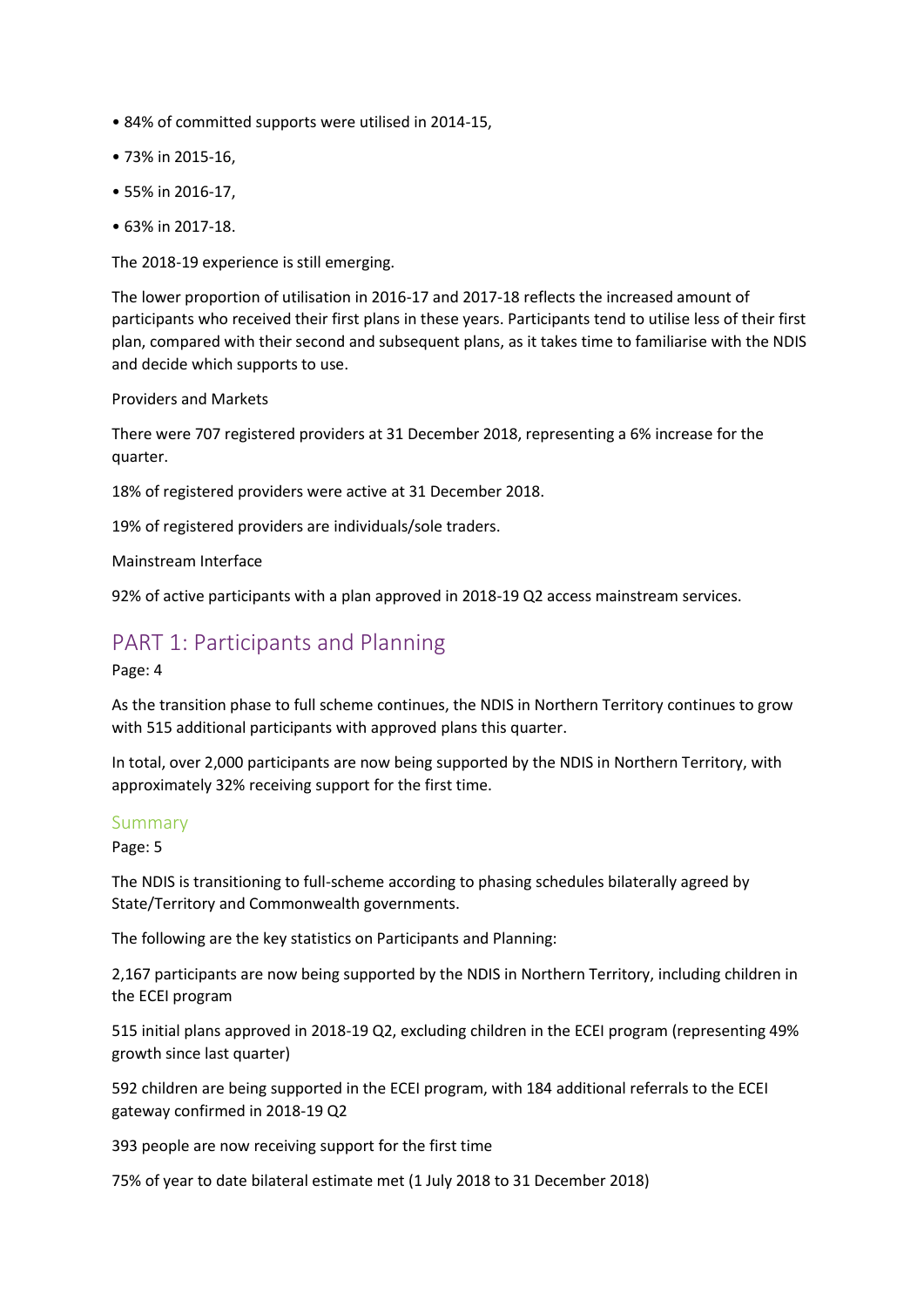62% of transition to date bilateral estimate met (1 July 2016 to 31 December 2018)

64% of scheme to date bilateral estimate met (1 July 2014 to 31 December 2018)

# Quarterly Intake

### Page: 6

There are three charts. The first chart displays the number of participants with access met (Eligible) by Participant Entry point. The second chart displays the number of participants with approved plans by Participant Entry Point. The third chart displays the number of participants with approved plans by Participant Pathway Type.

### 2018-19 Q2

Of the 260 participants deemed 'eligible' this quarter 54% entered from an existing State/Territory program.

Of the 515 plan approvals this quarter, 63% had transitioned from an existing State/Territory program, 87% entered with a permanent disability and 36 were previously confirmed as ECEI at 2018-19 Q1.

The diagram displays the following key statistics on quarterly intake:

351 access decisions

260 access met

515 plan approvals

184 ECEI

### Quarterly Intake Detail

### Page: 7

A chart displays the change in plan approvals between the current and previous quarter.

Plan approvals as at 31 December 2018

Plan approval numbers have increased from 1,060 at the end of 2018-19 Q1 to 1,575 by the end of 2018-19 Q2, an increase of 515 approvals.

At the end of the quarter, 592 are children being supported in the ECEI gateway. Of these, 408 were previously confirmed as ECEI at 30 September 2018 and an additional 184 children entered the gateway this quarter.

Overall, 41 participants with approved plans have exited the Scheme, resulting in 2,126 active participants (including ECEI) as at 31 December 2018.

There were 355 plan reviews this quarter. This figure relates to all participants who have entered the scheme.

# Cumulative Position

Page: 8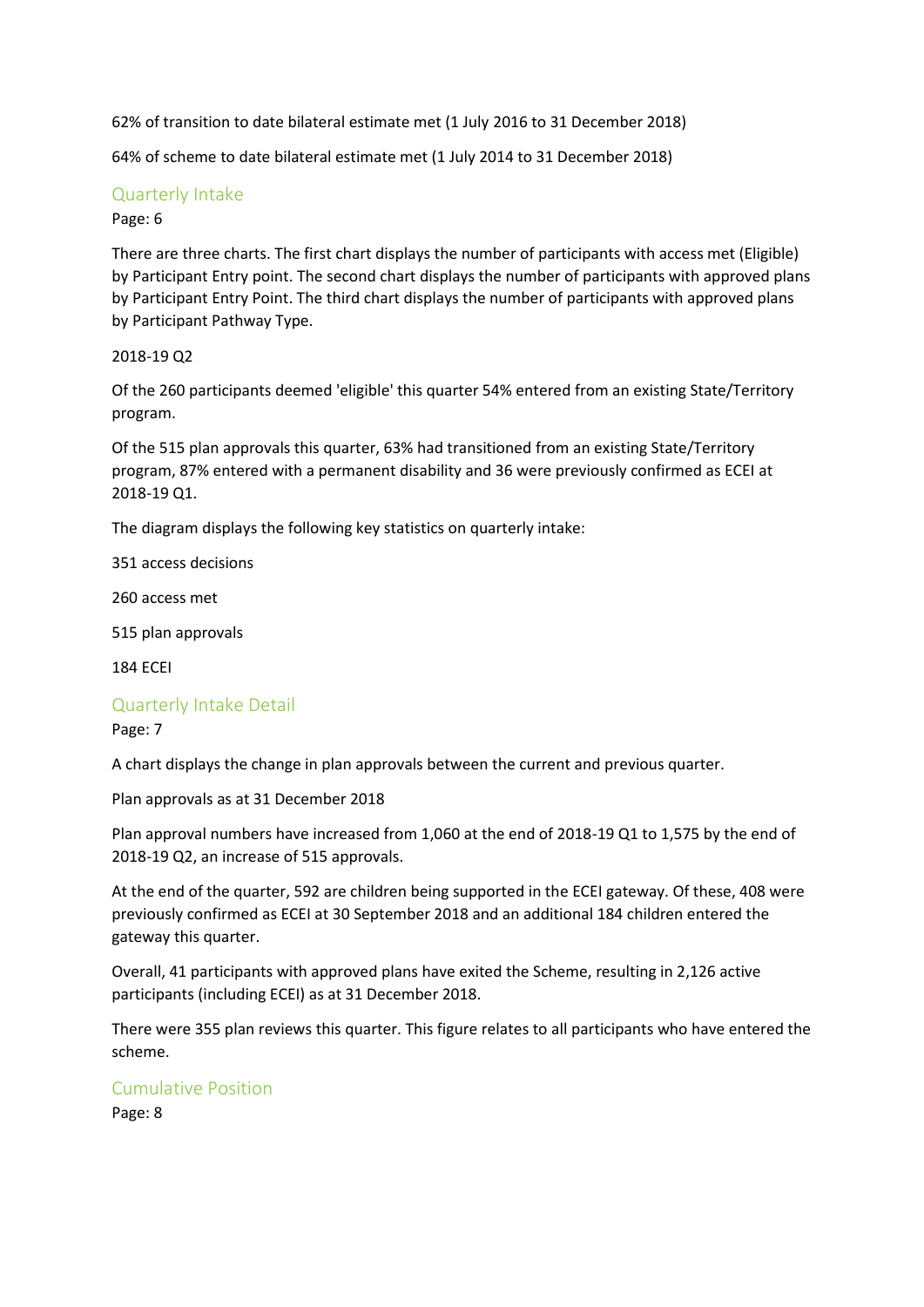There are two charts. The first chart displays the comparison between the cumulative plan approvals and the bilateral estimate per quarter. The second chart displays the number of plan approvals by participant referral pathway.

Plan approvals as at 31 Dec 2018

At the end of 2018-19 Q2, the cumulative total number of participants receiving support was 2,167 (including 592 children supported through the ECEI gateway). Of these, 1,053 transitioned from an existing State/Territory program, 129 transitioned from an existing Commonwealth program and 393 participants are now receiving support for the first time.

Overall, since 1 July 2013, there have been 2,277 people with access decisions.

Cumulative position reporting is inclusive of trial participants for the reported period and represents participants who have or have had an approved plan.

The following are the key statistics on the cumulative position:

75% of year to date bilateral estimate met (1 July 2018 to 31 December 2018)

62% of transition to date bilateral estimate met (1 July 2016 to 31 December 2018)

64% of scheme to date bilateral estimate met (1 July 2014 to 31 December 2018)

1,575 plan approvals to date; 2,167 including ECEI confirmed

# Participant Profiles by Age Group

Page: 9

There are two charts. The first chart displays the number of participants with an approved plan by age group for the current quarter. The second chart displays the percentage of participants with an approved plan by the participant's age group. This chart compares the current quarter against all prior quarters.

Around 31% of participants entering in this quarter are aged 7 to 14 years. This compares with 15% in prior quarters.

Note: The age eligibility requirements for the NDIS are based on the age as at the access request date. Participants with their initial plan approved aged 65+ have turned 65 since their access request was received.

### Participant Profiles by Disability Group

### Page: 10

There are two charts. The first chart displays the number of participants with an approved plan by disability group for the current quarter. The second chart displays the percentage of participants with an approved plan by the participant's disability group. This chart compares the current quarter against all prior quarters.

Of the participants entering this month, 29% have a primary disability group of Autism and 25% have a primary disability group of Intellectual Disability.

Note 1: Of the 127 active participants identified as having an intellectual disability, 34 (27%) have Down syndrome.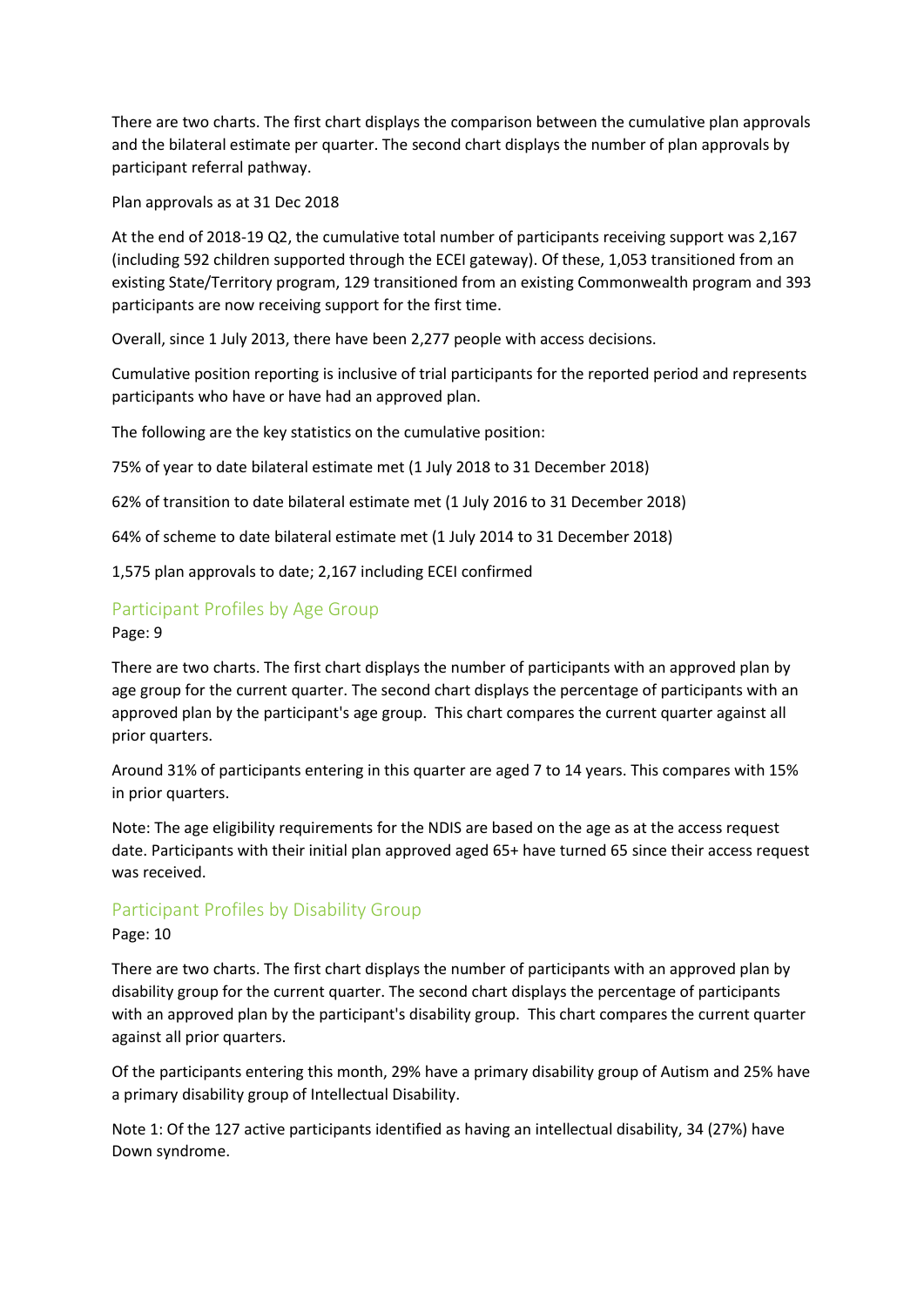Note 2: Since 2017-18 Q1 Developmental Delay and Global Developmental Delay have been reported separately to the Intellectual Disability group.

# Participant Profiles by Level of Function

Page: 11

A chart displays the percentage of participants with an approved plan by the participant's level of function. This chart compares the current quarter against all prior quarters.

For participants with a plan approval in the current quarter:

- 32% of active participants had a relatively high level of function
- 39% of active participants had a relatively moderate level of function
- 29% had a relatively low level of function

These relativities are within the NDIS participant population, and not comparable to the general population.

## Participant Profiles by Gender

Page: 12

The figure on the right displays the amount and percentage of participants with an approved plan per the participant's gender group. This figure compares the current quarter against all prior quarters.

The majority of participants are males.

### Participant Profiles

Page: 13

There are three charts. The first chart displays the percentage of participants with an approved plan by the participant's Aboriginal & Torres-Strait Islander status. The second chart displays the percentage of participants with an approved plan by the participant's Young people in residential aged care status. The third chart displays the percentage of participants with an approved plan by the participant's Culturally and Linguistically Diverse status. All three charts compare the current quarter against all prior quarters.

Of the participants with a plan approved in 2018-19 Q2:

• 28.6% were Aboriginal or Torres Strait Islander, compared with 68.4% in previous quarters combined.

• 0.8% were young people in residential aged care, compared with 2.1% in previous quarters combined.

• 17.3% were culturally and linguistically diverse, compared with 34.7% in previous quarters combined.

The following are the key statistics for the current quarter on Aboriginal & Torres-Strait Islander status.

147 Aboriginal and Torres Strait Islander

350 Not Aboriginal and Torres Strait Islander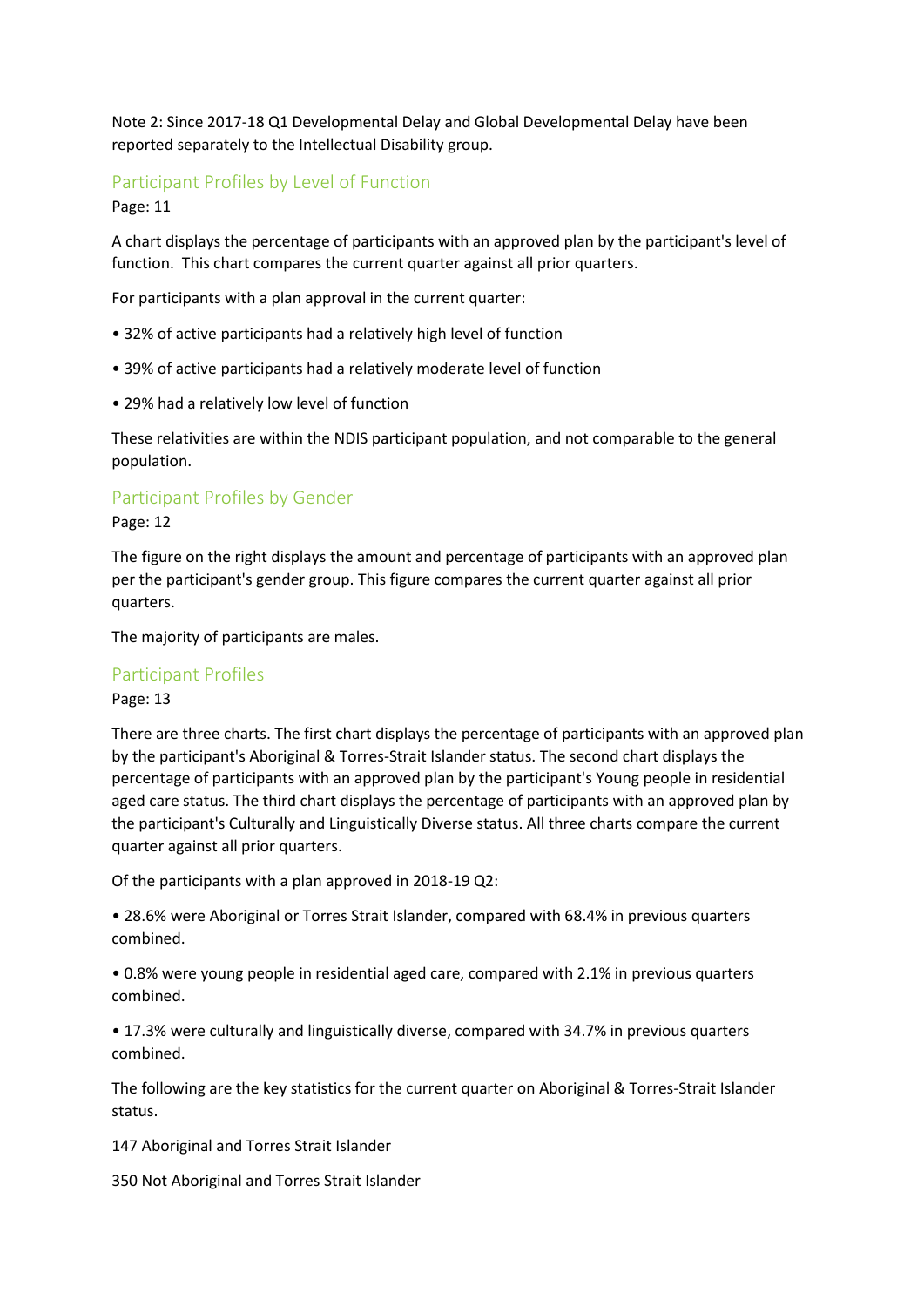### 17 Not Stated

The following are the key statistics for the current quarter on Young people in residential aged care status.

4 Young people in residential aged care

510 Young people not in residential aged care

The following are the key statistics for the current quarter on Culturally and Linguistically Diverse status.

89 Culturally and linguistically diverse

424 Not culturally and linguistically diverse

1 Not stated

Plan Management Support Coordination

Page: 14

Two charts display the proportion of support coordination and plan management for participants. These charts compare the current quarter against all prior quarters.

The proportion of participants electing to fully or partly self-manage their plan was higher in 2018-19 Q2 at 19%, compared with 8% in previous quarters combined.

67% of participants who have had a plan approved in 2018-19 Q2 have support coordination in their plan, compared to 91% in previous quarters combined.

### Plan Activation

Page: 15

Two charts display the proportion of the duration to activate plans. These charts compare plans approved in 2017-18 Q4, against plans approved in prior quarters.

Plan activation refers to the amount of time between plan approval and the commencement of the participant receiving support.

The percentage of plans activated within 90 days of approval were:

- 71% of plans approved in prior quarters
- 71% of plans approved in 2017-18 Q4.

Plan activation can only be approximated using data on payments. As there is a lag between when support is provided and payments made, these statistics are likely to be conservative. That is, it is likely that plan activation is faster than presented. Further, in-kind supports have been excluded from the calculation, which contributes to the conservative figures.

Note: Plans approved after the end of 2017-18 Q4 have been excluded from the charts. They are relatively new and it is too early to examine their durations to activation.

### Participant Outcomes

Page: 16

A chart displays selected key baseline indicators for participants.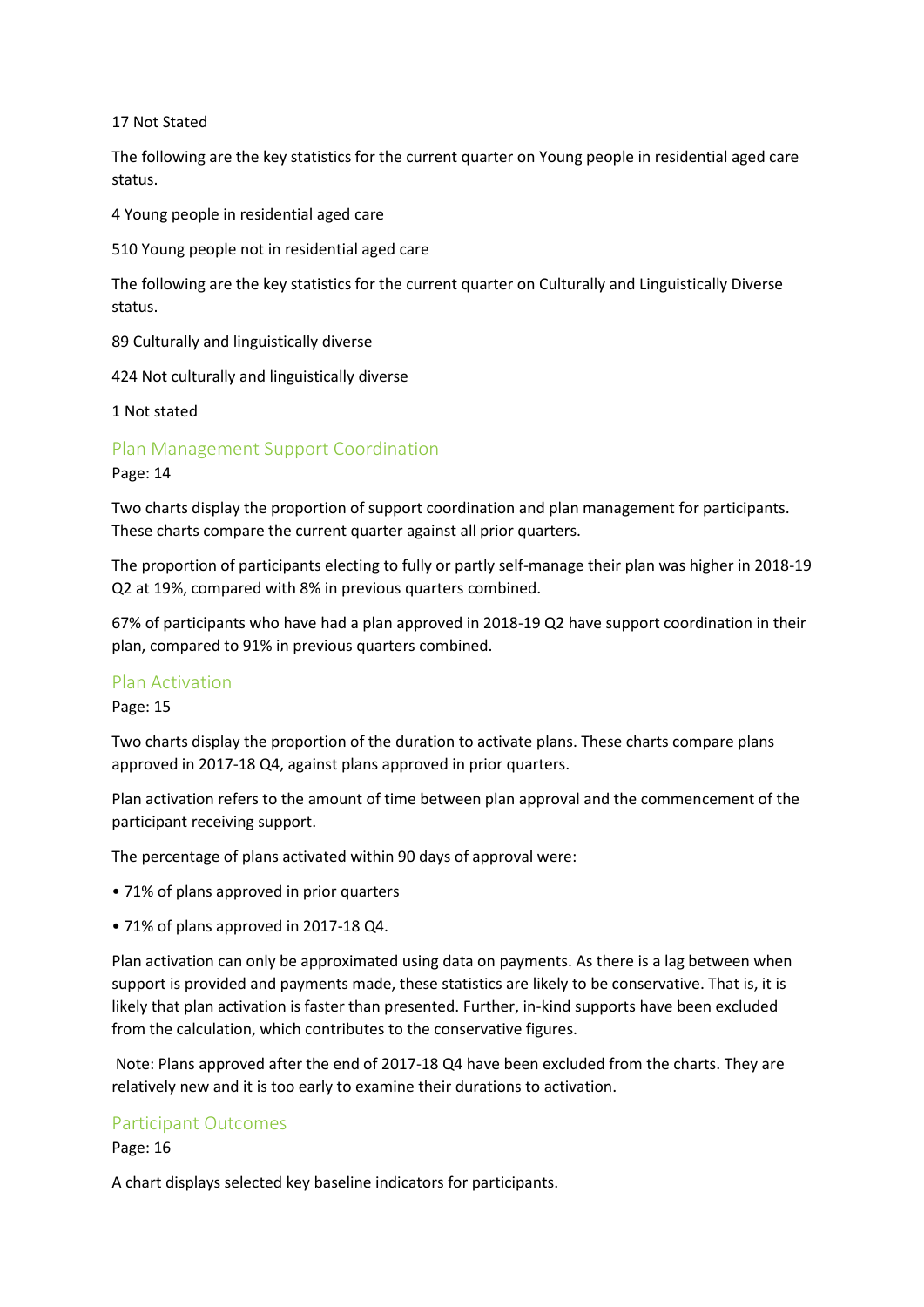Information was collected from 99% of participants who have received their initial plan since 1 July 2016 (baseline outcome measures).

• 63% of participants aged 0 to before school are able to make friends outside of family/carers, compared to 61% of participants from school age to 14

• 71% of participants aged 0 to before school are engaged in age appropriate community, cultural or religious activities, compared to 31% - 53% for other age groups

• 49% of participants from school age to 14 attend school in a mainstream class, compared to 21% of participants aged 15 to 24

• 11% of participants aged 25 and over have a paid job, compared to 10% of participants aged 15 to 24

• 41% of participants aged 25 and over choose what they do every day, compared to 22% of participants aged 15 to 24

### Family/Carers Outcomes

Page: 17

A chart displays selected key baseline indicators for family and carers of participants.

The percentage of participants' family/carers:

- working in a paid job was highest for participants aged 15 to 24 (55%)
- able to advocate for their child/family member was highest for participants aged 15 to 24 (61%)

• who have friends and family they can see as often as they like was highest for participants aged 0 to 14 and participants aged 15 to 24 (48%)

- who feel in control selecting services was highest for participants aged 15 to 24 (31%)
- who support/plan for their family member through life stage transitions was highest for participants aged 0 to 14 (70%)

### Has the NDIS helped? Participants

Page: 18

Perceptions of whether the NDIS has helped.

Participants who entered the Scheme between 1 January 2017 and 31 December 2017 and had a plan review approximately one year later were asked questions about whether the NDIS had helped them.

The percentage responding 'Yes' was highest for the domain of Daily Living for each age group with sufficient data to report.

Note: There was insufficient data for participants aged 0 to before school.

The national report includes data on participants who entered the Scheme in 2016-17 Q1 and 2016- 17 Q2 were asked questions about whether the NDIS had helped them at the end of their second year of the Scheme (as well as at the end of their first year in the Scheme). This gives an indication of the effect of the NDIS on participants over a longer period of time. Due to insufficient data, results are not yet available for NT.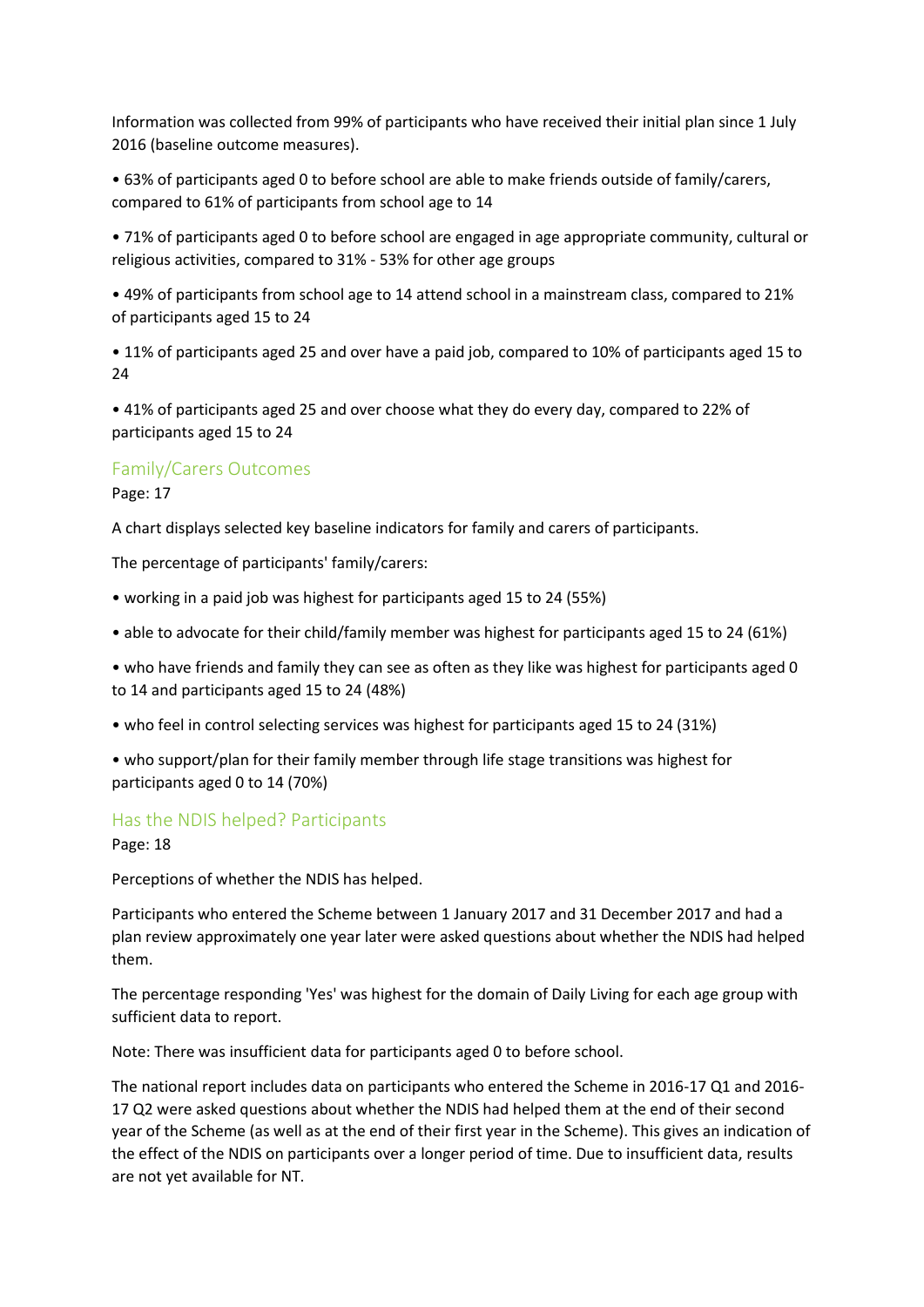# Has the NDIS helped? Family/Carers

Page: 19

Perceptions of whether the NDIS has helped.

Families and carers of participants who entered the Scheme between 1 January 2017 and 31 December 2017 and had a plan review approximately one year later were asked questions about whether the NDIS had helped them.

The NDIS has helped families and carers of participants most to access services, programs and activities and with life stage transitions.

## Participant Satisfaction

Page: 20

There is insufficient data to present information on participant satisfaction in NT.

A new participant satisfaction survey has been developed. Going forward it will better record the experience of NDIS participants, and their families and carers, at different stages of the participant pathway.

# PART 2: Committed Supports and Payments

Page: 21

Both committed and paid supports to participants are increasing in line with the growing scheme.

Of the \$207.1 million that has been committed in participant plans, \$116.9 million has been paid to date.

### Summary

Page: 22

This section presents information on the amount committed in plans and payments to service providers and participants.

The following are the key statistics on Committed Supports and Payments:

\$126.7 million of committed supports in respect of prior financial years including trial

\$80.3 million of supports in respect of 2018-19 to date

\$1.6m has been paid to providers and participants for supports provided in 2014-15, \$4.1m in 2015- 16, \$10.9m in 2016-17, \$62.4m in 2017-18 and \$37.9m in 2018-19 to date

Overall, 84% of committed supports were utilised in 2014-15, 73% in 2015-16, 55% in 2016-17 and 63% in 2017-18.

The 2018-19 experience is still emerging.

Committed Supports and Payments Page: 23

A table and a graph show the comparison between the total committed supports and paid support for each year since scheme inception.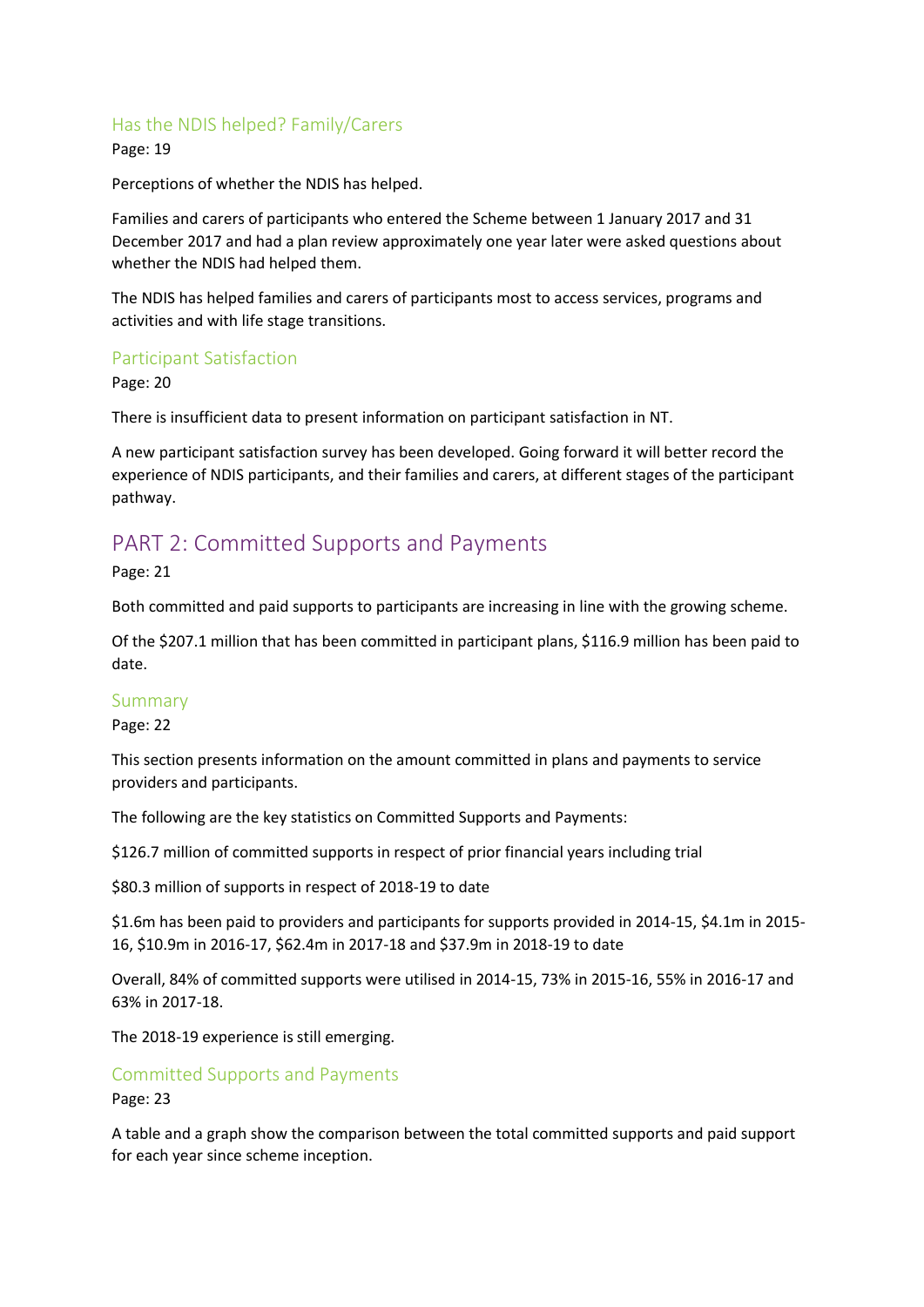Committed supports by year that the support is expected to be provided, compared with committed supports that have been used (paid).

Of the \$207.1 million that has been committed in participant plans, \$116.9 million has been paid to date.

In particular, for supports provided in:

2014-15: \$1.6m has been paid

2015-16: \$4.1m has been paid

2016-17: \$10.9m has been paid

2017-18: \$62.4m has been paid

2018-19 to date: \$37.9m has been paid

Committed Supports by Cost Band

Page: 24

Two charts (including and excluding SIL) show the comparison of the distribution of average annualised committed supports by cost band for the current and previous quarter.

As at 2018-19 Q2, the proportion of initial plan approvals with average annualised committed supports of \$25,000 or less has increased compared with experience as at 2018-19 Q1. This is the case whether Supported Independent Living (SIL) supports are included or excluded in the figures.

# Committed Supports by Age Band

Page: 25

A graph shows the comparison between the average annualised committed supports by age band for the current and previous quarter.

The average annualised committed supports increase steeply up to age 19, stabilise to age 45 and then reduce at older ages.

The average annualised committed supports as at 2018-19 Q2 have decreased compared with previous quarters across all age groups.

Note: The age eligibility requirements for the NDIS are based on the age as at the access request date. Participants with their initial plan approved aged 65+ have turned 65 since their access request was received.

# Committed Supports by Disability Group

Page: 26

A graph shows the comparison between the average annualised committed supports by primary disability group for the current and previous quarter.

Participants with Acquired Brain Injury, Cerebral Palsy and Multiple Sclerosis have the highest average annualised committed supports.

The average annualised committed supports as at 2018-19 Q2 have decreased since the previous quarter for most disability groups.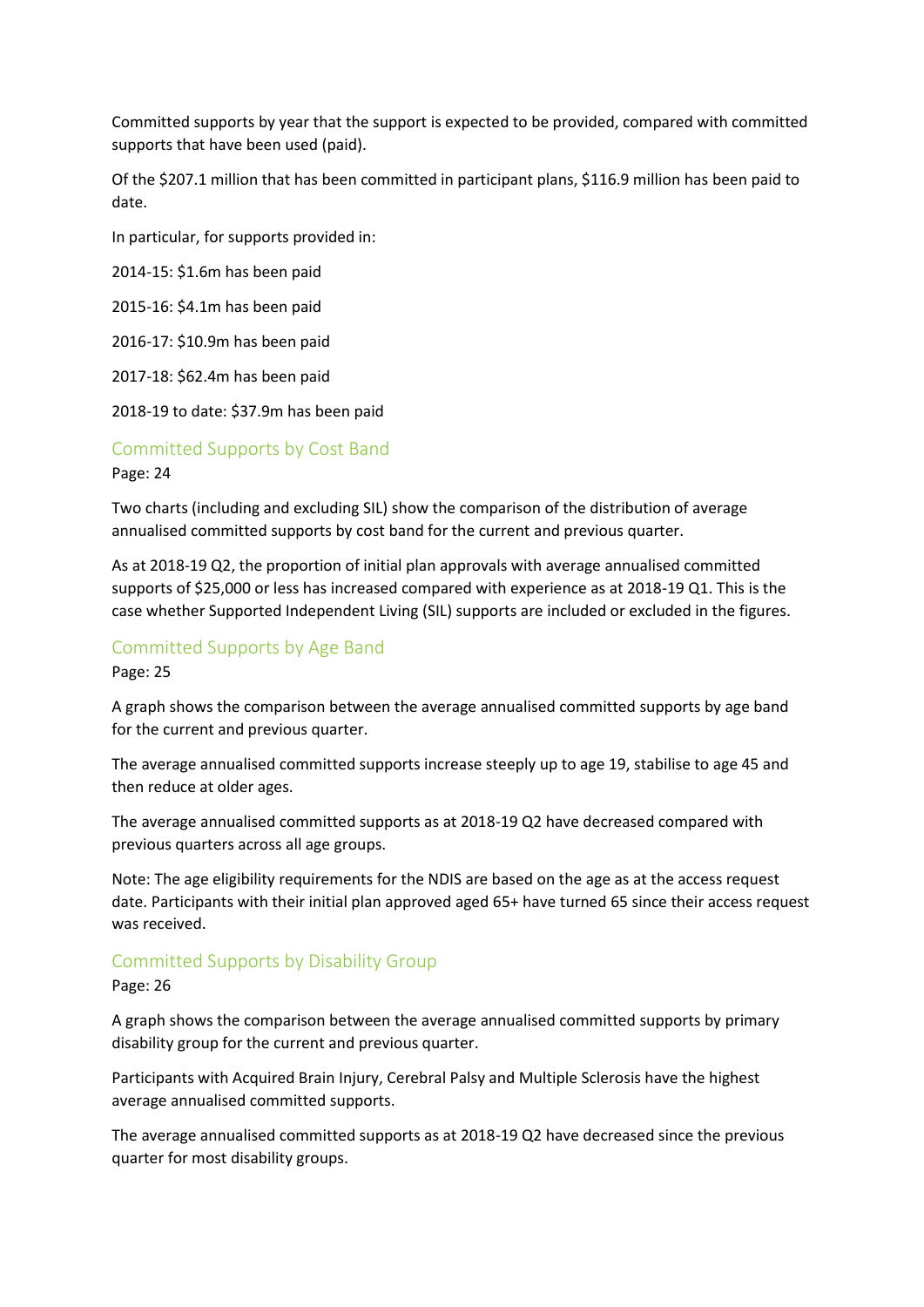Note: Average annualised committed supports are not shown if there are insufficient data in the group.

# Committed Supports by Level of Function

Page: 27

A graph shows the comparison between the average annualised committed supports by level of function for the current and previous quarter.

The average annualised committed supports generally increase for participants with lower levels of function.

Note 1: Average annualised committed supports are not shown if there are insufficient data in the group.

Note 2: High, medium and low function is relative within the NDIS population and not comparable to the general population.

## Utilisation of Committed Supports

Page: 28

A graph shows the comparison between the utilisation of committed supports by the year that the support was expected to be provided.

Utilisation of committed supports by year that the support was expected to be provided as at 30 September 2018, compared with 31 December 2018.

As there is a lag between when support is provided and when it is paid, the utilisation in 2018-19 will increase.

The utilisation of committed supports in 2018-19 will increase further as there is a lag between when support is provided and when it is paid.

# PART 3: Providers and Markets

Page: 29

The scale and extent of the market continues to grow, with a 6% increase in the number of providers during the quarter to 707.

18% of approved providers were active in Northern Territory at 31 December 2018, and 82% were yet to have evidence of activity.

### Summary

Page: 30

This section contains information on registered service providers and the market, with key provider and market indicators presented.

#### Provider registration

•To provide supports to NDIS participants, a service provider is required to register and be approved by the NDIA.

•Providers register with the NDIA by submitting a registration request, indicating the types of support (registration groups) they are accredited to provide.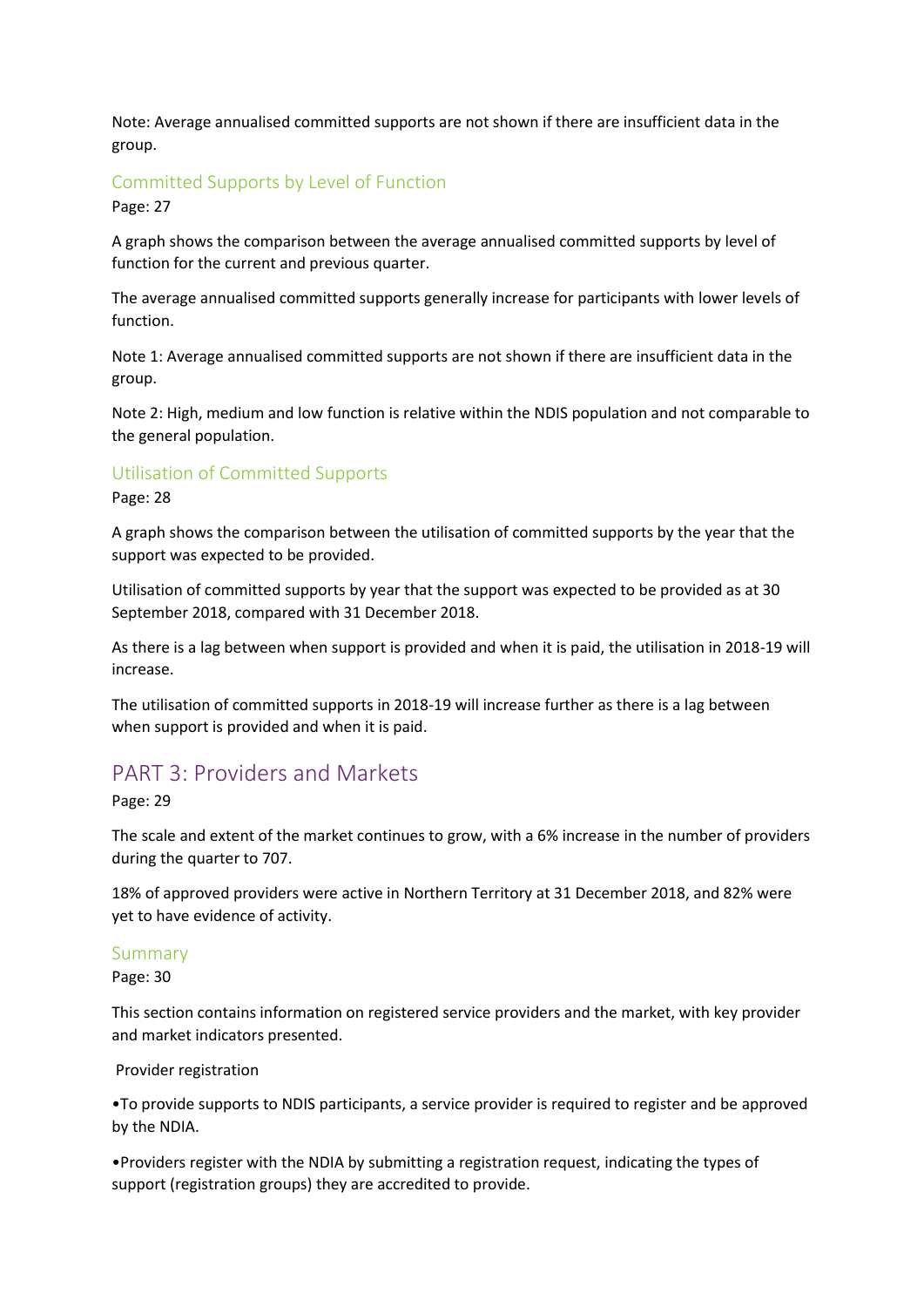How providers interact with participants

•NDIS participants have the flexibility to choose the providers who support them.

•Providers are paid for disability supports and services provided to the participants.

The following are the key statistics:

707 approved providers, 18% of which were active in Northern Territory at 31 December 2018

65-90% of payments made by the NDIA are received by 25% of providers

19% of service providers are individuals/sole traders

Innovative community participation has the highest number of approved service providers, followed by communication and information equipment and accommodation / tenancy assistance

### Providers over time

Page: 31

A chart displays the cumulative number of approved service providers since June 2016 by the type of provider, individual/sole trader or company/organization.

As at 31 December 2018, there were 707 registered service providers, of which 136 were individual/sole trader operated businesses and 571 were companies or organisations.

19% of approved service providers are individuals/sole traders.

The number of approved service providers increased by 6% from 669 to 707 in the quarter.

2.09 average providers per participant

### Proportion of Active Providers

### Page: 32

The figure displays the proportion of active and not yet active providers.

Change in the activity status of providers.

As at 31 December 2018, 18% of providers were active and 82% were yet to have evidence of activity. Of all providers, 76 began delivering new supports in the quarter.

### Approved Registration groups

### Page: 33

A chart displays the approved providers by the changes in registration group and percentage over the quarter.

The number of approved providers has increased for most registration groups over the quarter.

The registration groups with the largest numbers of approved providers continue to grow:

- Innovative Community Participation: from 166 to 187 (13% increase)
- Communication and information equipment: from 145 to 155 (7% increase)
- Accommodation / Tenancy Assistance: from 97 to 112 (15% increase)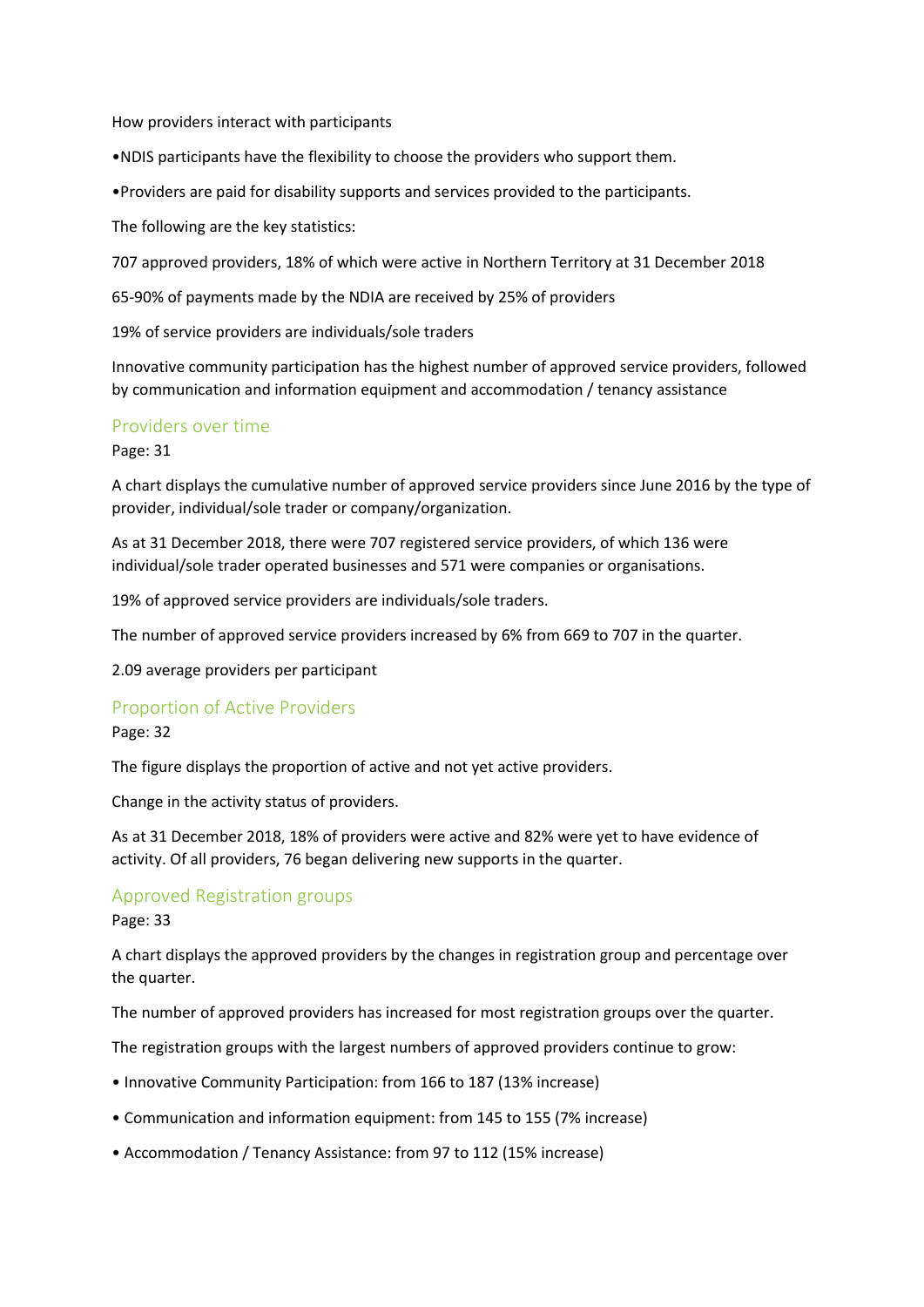- Assistance products for personal care and safety: from 103 to 109 (6% increase)
- Personal Mobility Equipment: from 81 to 82 (1% increase)

## Active Registration groups

Page: 34

A chart displays the active providers by the changes in registration group and percentage over the quarter.

The number of providers active in each registration group has increased for some registration groups over the quarter.

The registration groups with the largest numbers of active providers continue to grow:

• Therapeutic Supports: from 35 to 45 (29% increase)

• Assistance in coordinating or managing life stages, transitions and supports: from 37 to 40 (8% increase)

- Participation in community, social and civic activities: from 27 to 33 (22% increase)
- Daily Personal Activities: from 27 to 31 (15% increase)
- Assistance with daily life tasks in a group or shared living arrangement: from 19 to 24 (26% increase)

## Market share of top providers

Page: 35

There is insufficient data to present information around market share of the largest providers in the NT.

# PART 4: Information, Linkages and Capacity Building

Page: 36

Information, Linkages and Capacity Building was covered in the national version of the COAG Quarterly Performance Report

# PART 5: Mainstream Interface

Page: 37

The proportion of participants entering in the current quarter and accessing mainstream services is slightly lower compared to prior quarters.

### Mainstream Interface

Page: 38

An object displays the comparison of the percentage of participants accessing mainstream supports. The object compares the current quarter against all prior quarters (transition only).

92% of active participants with a plan approved in 2018-19 Q2 access mainstream services, a decrease from prior quarters. Participants are accessing mainstream services predominantly for health and wellbeing, daily activities and lifelong learning.